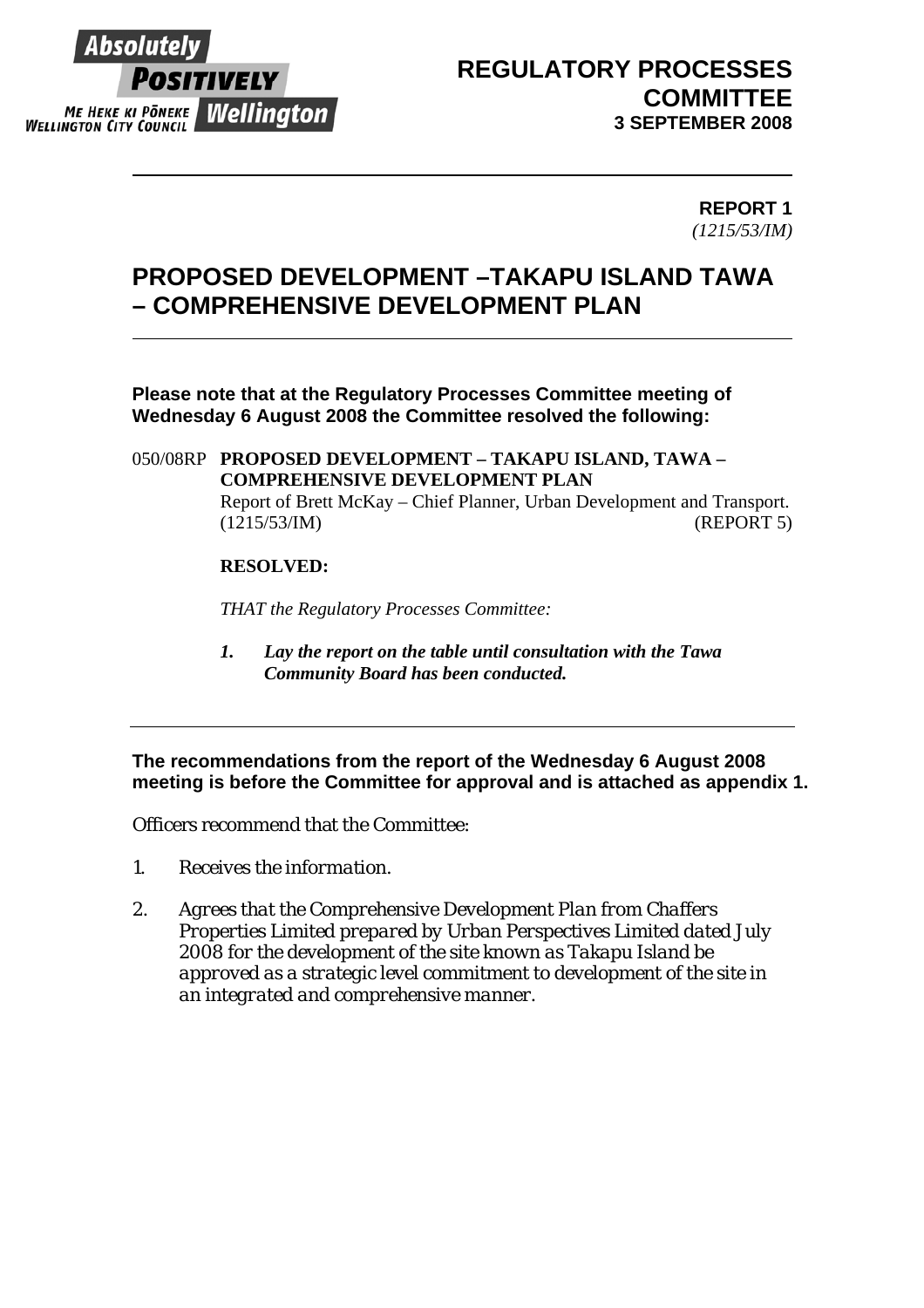# Absolute Positively ME HEKE KI PONEKE **Wellinaton WELLINGTON CITY COUNCIL**

**REPORT 5**  *(1215/53/IM)* 

## **PROPOSED DEVELOPMENT –TAKAPU ISLAND TAWA – COMPREHENSIVE DEVELOPMENT PLAN**

## **1. Purpose of Report**

To consider the approval of a comprehensive development plan lodged by Chaffers Properties Limited for the development of the site in Tawa commonly known as Takapu Island as required under the provisions of Proposed District Plan Change 47 (DPC 47) which apply to the site.

## **2. Executive Summary**

This report considers the approval of a comprehensive development plan for the Takapu Island site in Tawa as required under the provisions of District Plan Change 47.

Various issues relating to the implementation of the comprehensive development plan provisions are identified. There is uncertainty regarding the extent of assessment required for a comprehensive development plan and concern that the consideration of detailed site development issues could preempt the required resource consent process.

Given the current owners desire to develop the site as a totality and subject to resource consent processes soon to be initiated, it is considered that approval of the comprehensive development plan should be addressed at a 'strategic' level. The primary aim should be to ensure that the site is developed in a coordinated and integrated manner leaving the consideration of detailed site development issues to be more properly dealt with through the required resource consent processes.

## **3. Recommendations**

Officers recommend that the Committee:

- *1. Receives the information.*
- *2. Agrees that the Comprehensive Development Plan from Chaffers Properties Limited prepared by Urban Perspectives Limited dated July 2008 for the development of the site known as Takapu Island be approved as a strategic level commitment to development of the site in an integrated and comprehensive manner.*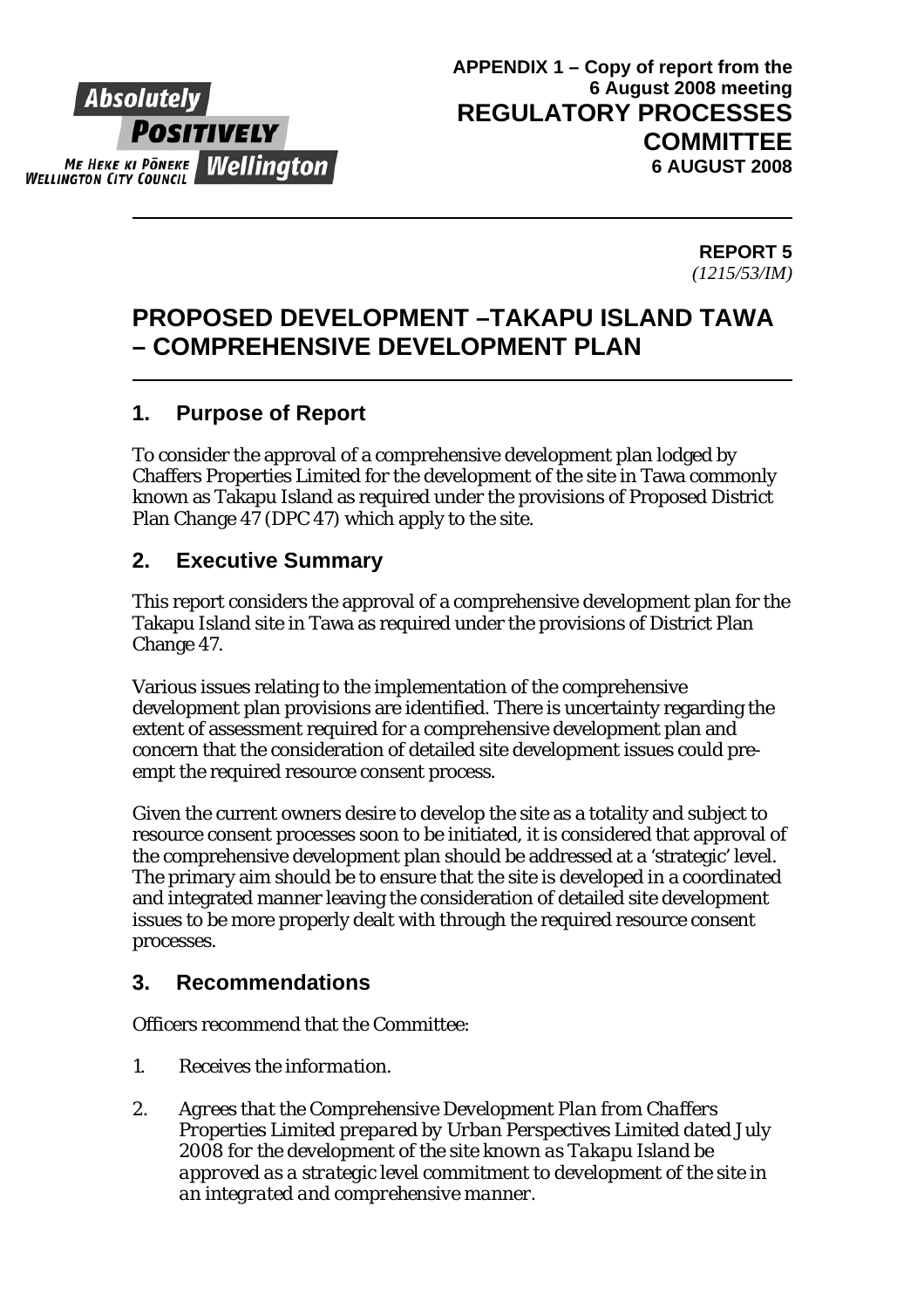*3. Notes that the approval of the Comprehensive Development Plan does not imply approval of the development proposal or pre-empt in any way the consideration of detailed site development issues that will be the subject of subsequent resource consent processes.* 

#### **4. Background**

#### *4.1 Introduction*

For some weeks discussions have been held with the owners of the site commonly known as Takapu Island adjacent to the Tawa interchange regarding the development of a retail centre and other associated uses. To progress the proposal, a comprehensive development plan has now been submitted for approval as required under the provisions of District Plan Change 47 that apply to the land.

In July 2006 an application for a private District Plan change was made to rezone the land from residential to suburban centre with related rules to facilitate future mixed use development. Following the usual processes, including a hearing in association with proposed District Plan Change 52 (Suburban Centre Rule Amendments), Council approved the rezoning with amended rule provisions. A key amendment was the inclusion of a standard requiring all development to be undertaken in accordance with an approved comprehensive development plan. This reads as follows:

#### *Standards and Terms*

*All development (including buildings, open space, public infrastructure, public transport and traffic management works) will only be undertaken in accordance with an approved comprehensive development plan for the whole of the Takapu Island Suburban Centre. The comprehensive development plan shall address the following matters:*

- *provision of a compatible mix of business, residential, community and open space activities and facilities;*
- *a scale and nature of retail development which does not compromise the vitality and viability of Tawa, Johnsonville and Newlands suburban centres;*
- *integrated development of the land, including the staging and timing of development;*
- *high quality urban design, traffic and service infrastructure including providing two agreed access roundabouts, and public transport connections and facilities, including provision of a park and ride facility on the Takapu Island site;*
- *the environmental quality of the Porirua Stream adjacent to the site is maintained and enhanced;*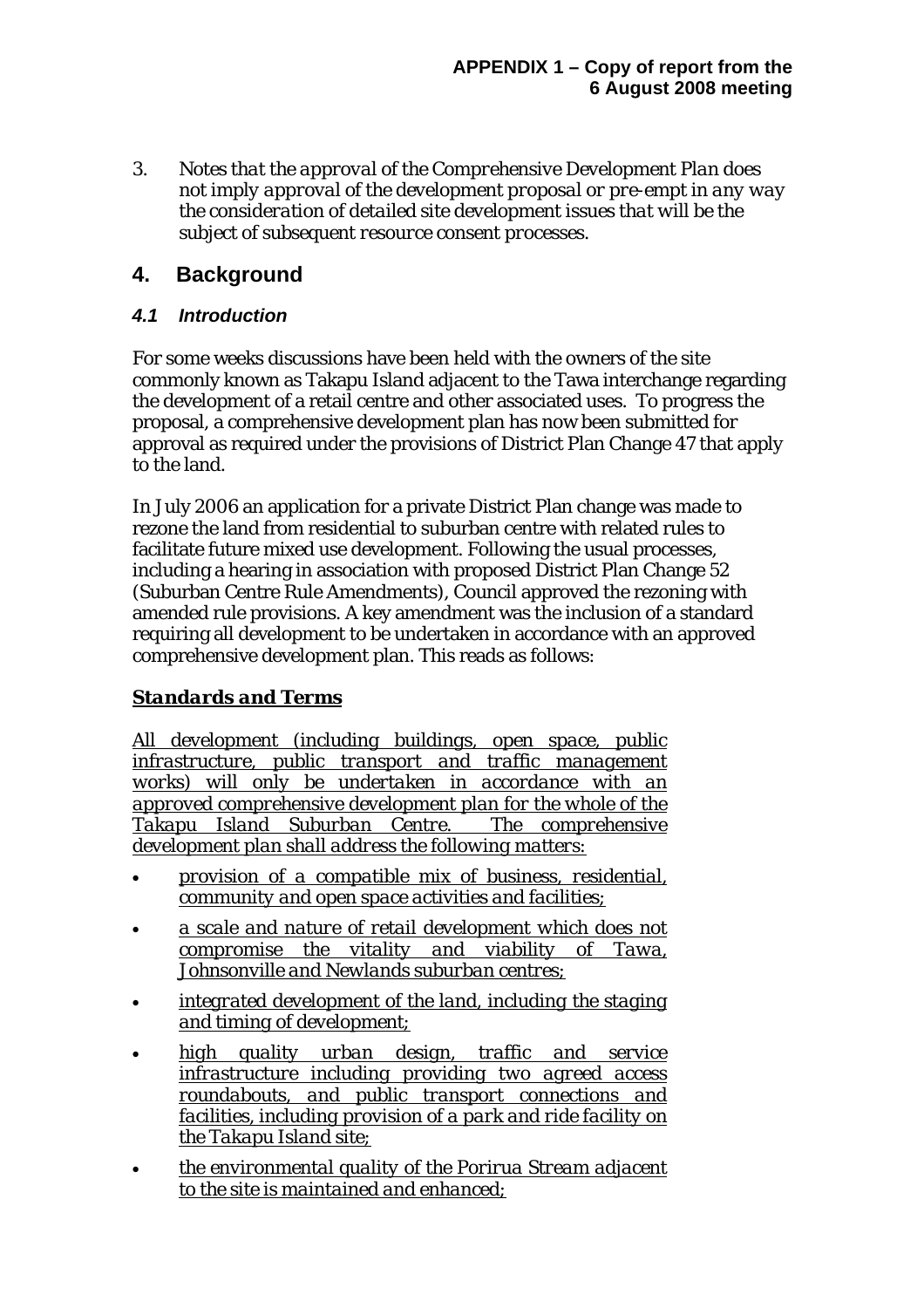- *the visual impact of development is mitigated through appropriate landscaping, earthworks and other mitigation measures;*
- *the environmental effects of development within the site and locality are appropriately managed and mitigated.*

The Comprehensive Development Plan from the owners lodged on Friday 17 July is attached as Appendix 1.

#### *4.2 Comprehensive Development Plan - Issues*

The implementation of the Comprehensive Development Plan requirement is unusual with no real precedent in the District Plan. In the late 1990's the Environment Court required a comprehensive development plan for the development of the airspace above the railway yards but these provisions have never been activated.

In the case of Takapu Island the lodgement of a Comprehensive Development Plan for the site has raised issues regarding the implementation of the provisions, particularly the interrelationship with resource consent processes that must also be undertaken for the development of the site. The key issues are commented on briefly below.

#### *4.2.1 Who determines the Comprehensive Development Plan?*

The first question is why is this matter before the Regulatory Processes Committee for consideration? Under District Plan Change 47 the required approval of a comprehensive development plan is a pre-resource consent process and does not therefore fall within the mandate of the Local Area Planning team. However, given the recent approval of Plan Change 47 by Council and the general interest in the development of the Takapu Island site it was considered appropriate for the matter to be dealt with by the Regulatory Processes Committee. This would fall within the general purpose of the Committee to oversee regulatory matters and to conduct hearings and make decisions on regulatory matters.

#### **4.2.2 Consideration of subsequent resource consent**

The consideration of a comprehensive development plan process under DPC 47 has the potential to conflict with statutory resource consent processes for the assessment of future development as a discretionary activity (restricted).

As outlined in the seven bullet points in 4.1 above, a comprehensive development plan for the site is required to address a range of matters that would cover most of the detail normally considered in a resource consent. This is problematic because prior consideration of these matters would be tantamount to an 'approval in principle' which would be ultra vires.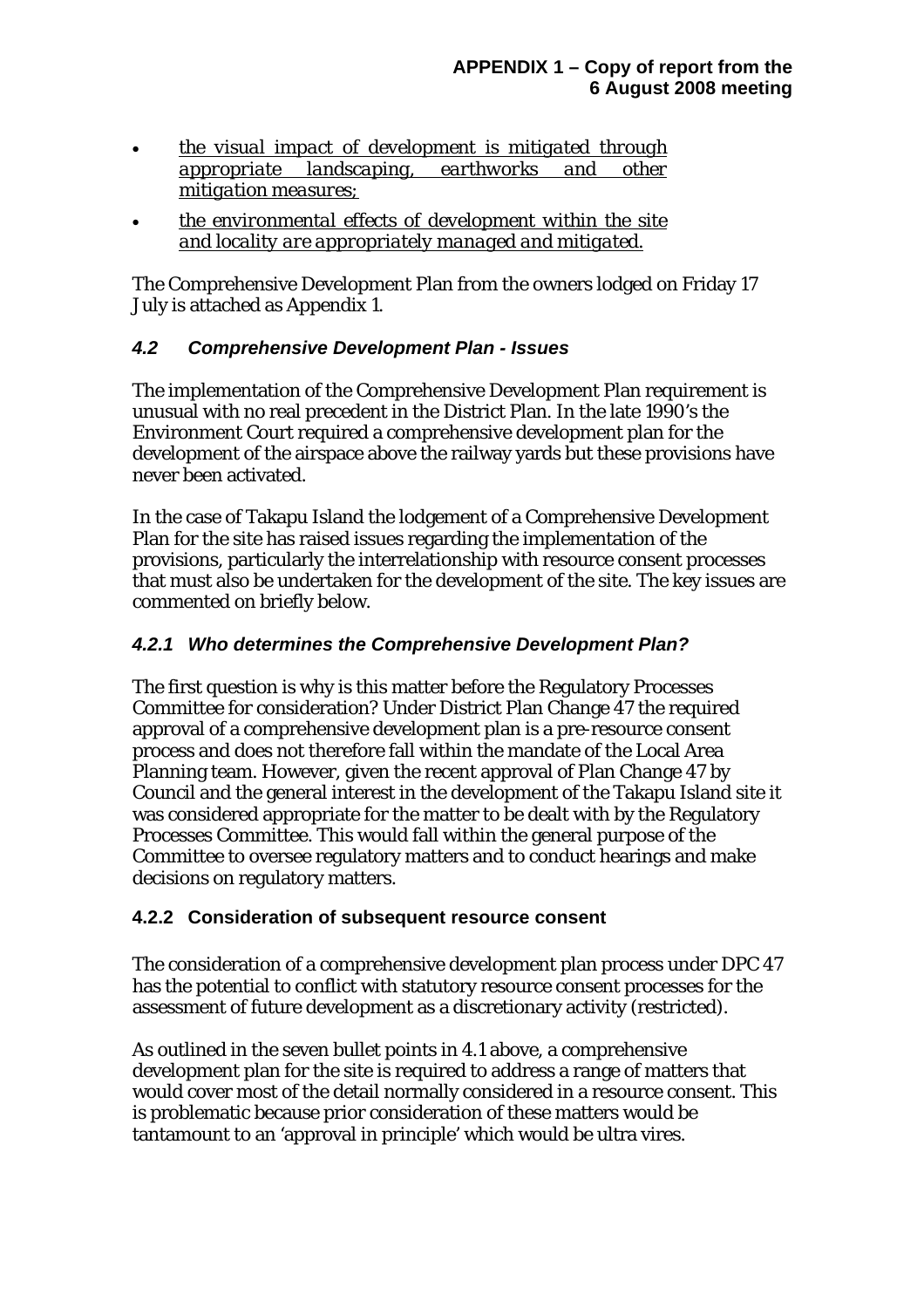It would be possible for the Comprehensive Development Plan to be submitted concurrently with a resource consent but this would raise further potential procedural issues. Consideration of the Comprehensive Development Plan would still precede the resource consent and assessment by different decision makers could result in conflicting decisions.

#### *4.2.3 Implications of declining the Comprehensive Development Plan*

A further issue concerns the status of any subsequent resource consent application should approval to the Comprehensive Development Plan not be given. This has not been anticipated in the DPC 47 provisions but it appears that resource consents would be triggered into the non-complying category. This could also raise procedural issues, particularly if refusal of the comprehensive development plan related to one or all of the bullet pointed items under the Standards and Terms which may not have been subject to the same level of scrutiny or rigour of assessment required under resource consent processes.

#### *4.2.4 The link between the Comprehensive Development Plan and a resource consent*

The DPC 47 provisions are not explicit about the linkage between an approved Comprehensive Development Plan and any subsequent resource consent. However, it is expected that there would have to be a clear reference to the Comprehensive Development Plan in the resource consent decision backed by appropriate conditions to secure the intent of the Plan.

## **5. Discussion**

#### *5.1 The intent of the Comprehensive Development Plan requirement*

In light of the various issues and uncertainties surrounding the implementation of a comprehensive development plan for the Takapu Island site it is considered that an appropriate way forward in the present circumstances would be to assess the Plan in terms of the general intention of the DPC 47 decision. In this regard the following reasoning was included in the Council decision of 10 October 2007:

*The Committee considers that given its size and proximity to SH 1 and the Takapu Railway Station the development potential of the land is significant. We believe there is an opportunity to develop a high quality mixed use development on the land consistent with the intent of the Northern Growth Management Framework (NGMF). However this development potential may not be fully realised if the land is not developed in a comprehensive and integrated manner. The provisions proposed by TIDL will not ensure integrated development, particularly if development occurs through one–off developments.* 

*The Committee is of the view that TIDL should prepare a plan indicating what future uses of the land is proposed, when the park and ride is to likely to developed, and what if any development stages are proposed for the land. To this end the Committee has made changes to the discretionary activity rule (as*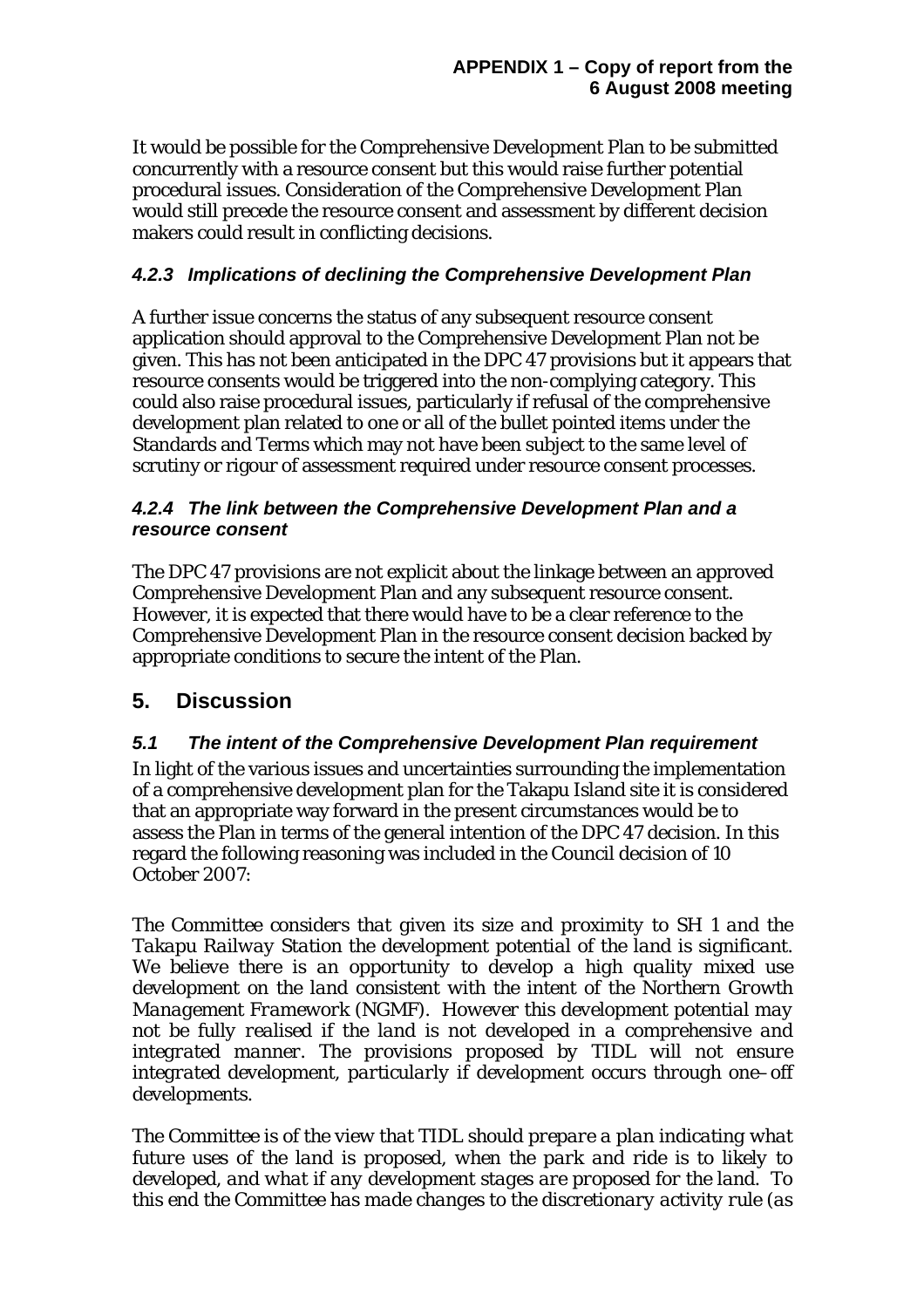*proposed by TIDL) to require a comprehensive development plan be developed for the land prior to any development taking place.* 

*This will ensure the following key issues are managed in a sustainable manner:* 

- *a mix of business, residential, community and open space activities and facilities are provided over the whole of the land;*
- *the avoidance of a high concentration of retail development, such as large format retailing of the kind generally found in suburban (town) centres. This is to ensure the vitality and viability of Tawa and Johnsonville neighbourhood centres are not compromised;*
- *integrated development of the land occurs to ensure a high quality of urban design, traffic and service infrastructure, and public transport connections and facilities (such as a park and ride facility on the land);*
- *the environmental quality of the Porirua Stream adjacent to the site is maintained and enhanced;*
- *development of the land occurs in a staged and timely manner; and*
- *the environmental effects of development within the site and locality are appropriately managed and mitigated.*

From the above it is believed that the decision was about ensuring the comprehensive development of the site in a strategic sense and not specifically about determining the detail which is more correctly a matter for a resource consent decision. It is through the resource consent processes that evidence can be submitted and due consideration given to the effects and impacts of any development.

In this light it is considered that the Comprehensive Development Plan that has been lodged provides a clear commitment to develop the site as a totality and in an integrated way. All of the seven bullet pointed items in the rules have also been addressed in the Plan with an indication of what is intended to be done to manage the site in a sustainable manner. There has been no attempt at this stage to respond fully to all of the bullet pointed items and in the circumstances this is considered to be appropriate. It is rightly stated that the Comprehensive Development Plan is not a resource consent application but a precursor to it as required under DPC 47. As it is intended that a resource consent will soon be initiated for the development of the entire site, it is accepted that the resource consent process provides the proper avenue for the consideration and determination of all detailed site development issues.

If the Committee is in accord with this view then it should be made clear to the applicant that approval of the Comprehensive Development Plan does not imply approval of the development plan and does not pre-empt in any way the consideration of issues that will be the subject of future resource consent processes. At this stage is not possible to make any considered judgment as completed plans and information on the proposed development have not been submitted. Full assessments will be undertaken when a resource consent application is received.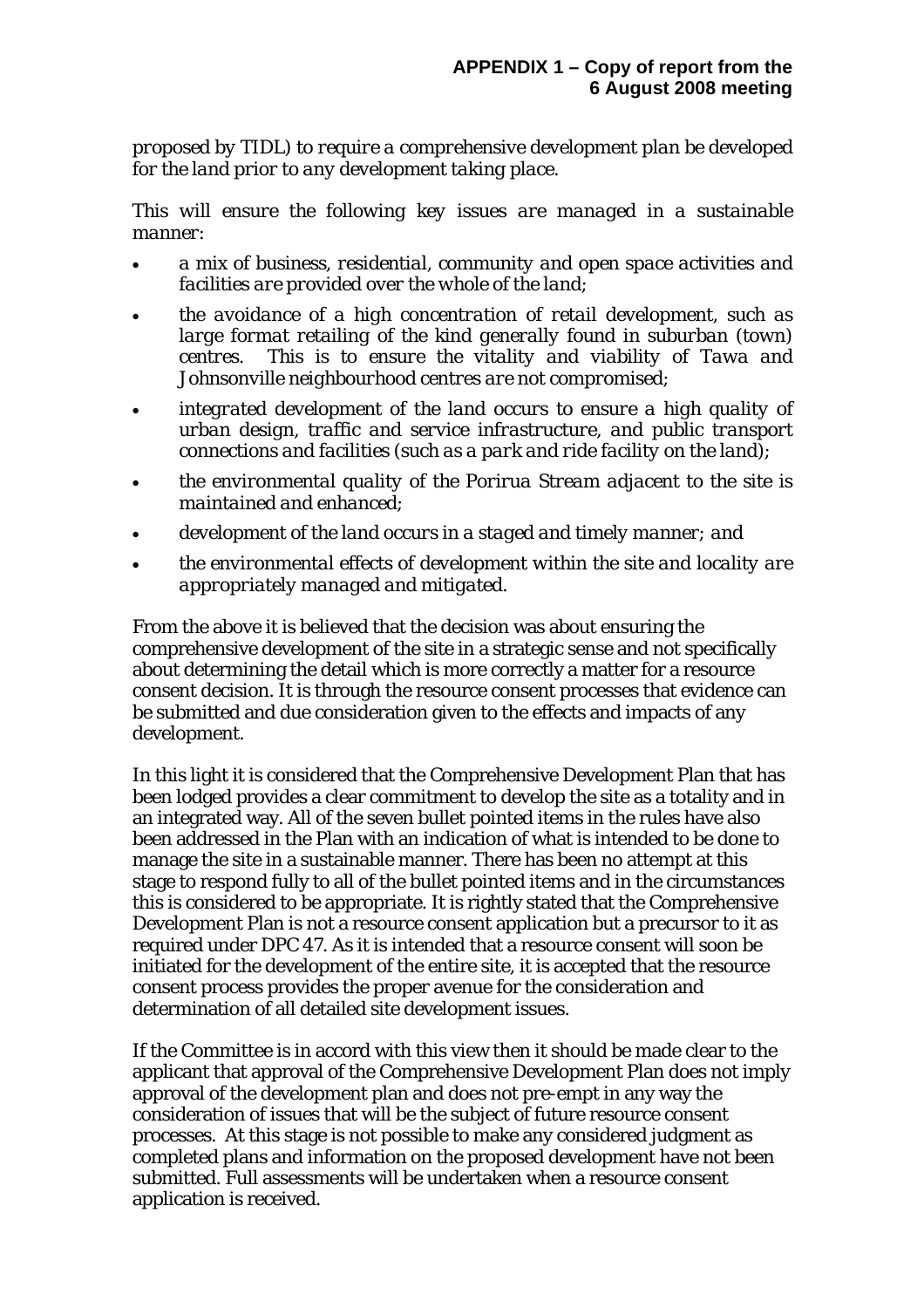#### *5.2 Development Concept*

The concept for the development of the site envisages a mix of land uses, focused on large-format retail, with vehicle servicing and future commuter parkand-ride/carparking, as well as landscaping and environmental improvements.

A rationale for excluding residential development has been given and it is agreed that the constraints of the site may not lend itself to a successful mixed use development including residential. The retail proposed does accord with the draft Centres Policy, although the economic impact on Tawa and other centres has not yet been assessed.

There are proposals for appropriate landscaping and re-vegetation of the edges of the site and adjacent to the Porirua Stream.

On balance it is considered that the concept plans provide for a development that is appropriate, subject to further consideration of all details at the resource consent stage.

## **6. Conclusion**

The proposed development of the Takapu Island site under the new provisions of DPC 47 has raised some interesting issues regarding the implementation of the comprehensive development plan provisions. In particular there is uncertainty about how the provisions are to apply with regard to future resource consent processes. It is considered that in light of the applicant's clear intention to develop the site in a coordinated and integrated way, the proposed Comprehensive Development Plan should be approved to enable all site development issues to be fully considered under the required resource consent processes.

Contact Officer: *Brett McKay, Chief Planner*